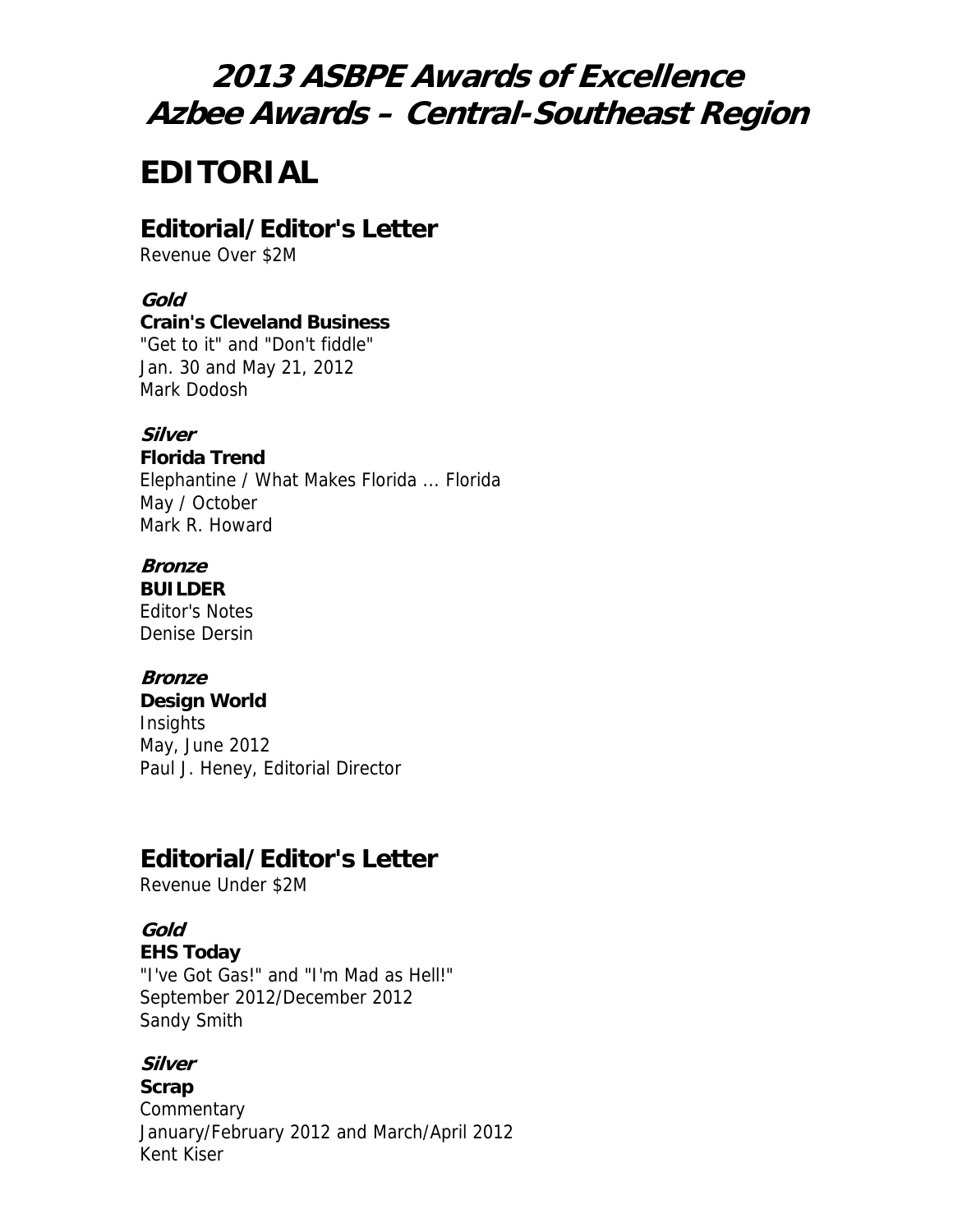**Bronze American City & County**

We will all be monkeys' uncles; Politics makes strange smells May and November 2012 Bill Wolpin

# **Feature Article - Group Effort**

**Gold** 

**Remodeling** Lifelong Design June 2012 Mark A. Newman, Stacey Freed, Ingrid Bush, Sal Alfano, Pete Morelewicz

### **Silver**

### **Remodeling**

Social Skills July 2012 Lauren Hunter, Nina Patel, Stacey Freed, Mark A. Newman, Ingrid Bush, Sal Alfano, Pete Morelewicz

### **Bronze**

**Affordable Housing Finance** Seniors Tsunami September 2012 Donna Kimura and Christine Serlin

# **Feature Article - Impact/Investigative Feature**

**Gold** 

**BUILDER** Signs of Life May 2012 Amy Albert

# **Silver**

**Architect** Prison Break November 2012 Karrie Jacobs, Eric Wills, Ned Cramer, Marcy Ryan

### **Bronze**

**Federal Times**

At GSA, almost everyone rates a bonus 06/04/12 Stephen Losey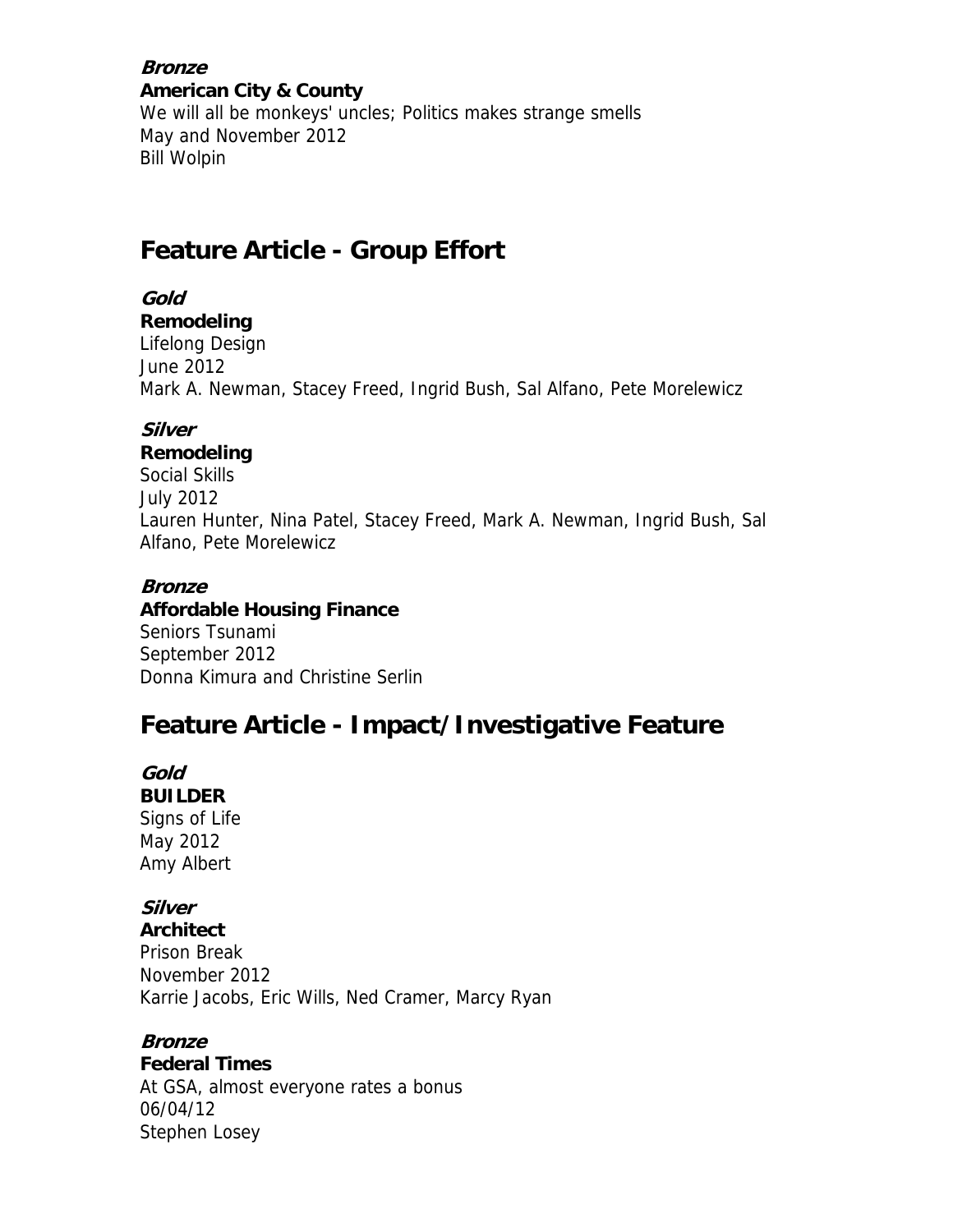Feature Article: In-depth Feature, More than 1,000 Word

**Gold Architect**

The Burden of History April 2012 Eric Wills

### **Silver**

**GOVERNING**

GOVERNING "Let's Talk" July 2012 John Buntin

**Bronze units Magazine**

"Where There's A Williston, There's A Way" May 2012 Frank Mauck, Paul Bergeron

# **Feature Article: Solo Author**

**Gold** 

**Architect** Welcome to the Boomtown July 2012 Reed Karaim, author; Eric Wills, Senior Editor, Features

# **Silver**

### **College Planning & Management**

"What's Next?" January 2012 Deb Moore, Shannon O'Connor, Christine Reedy, Matt Cole

### **Bronze**

**Physicians Practice** Coordinating Care With Mobile Technology April 2012 Marisa Torrieri

# **Individual Profile**

**Gold Florida Trend** First Down June Lilly Rockwell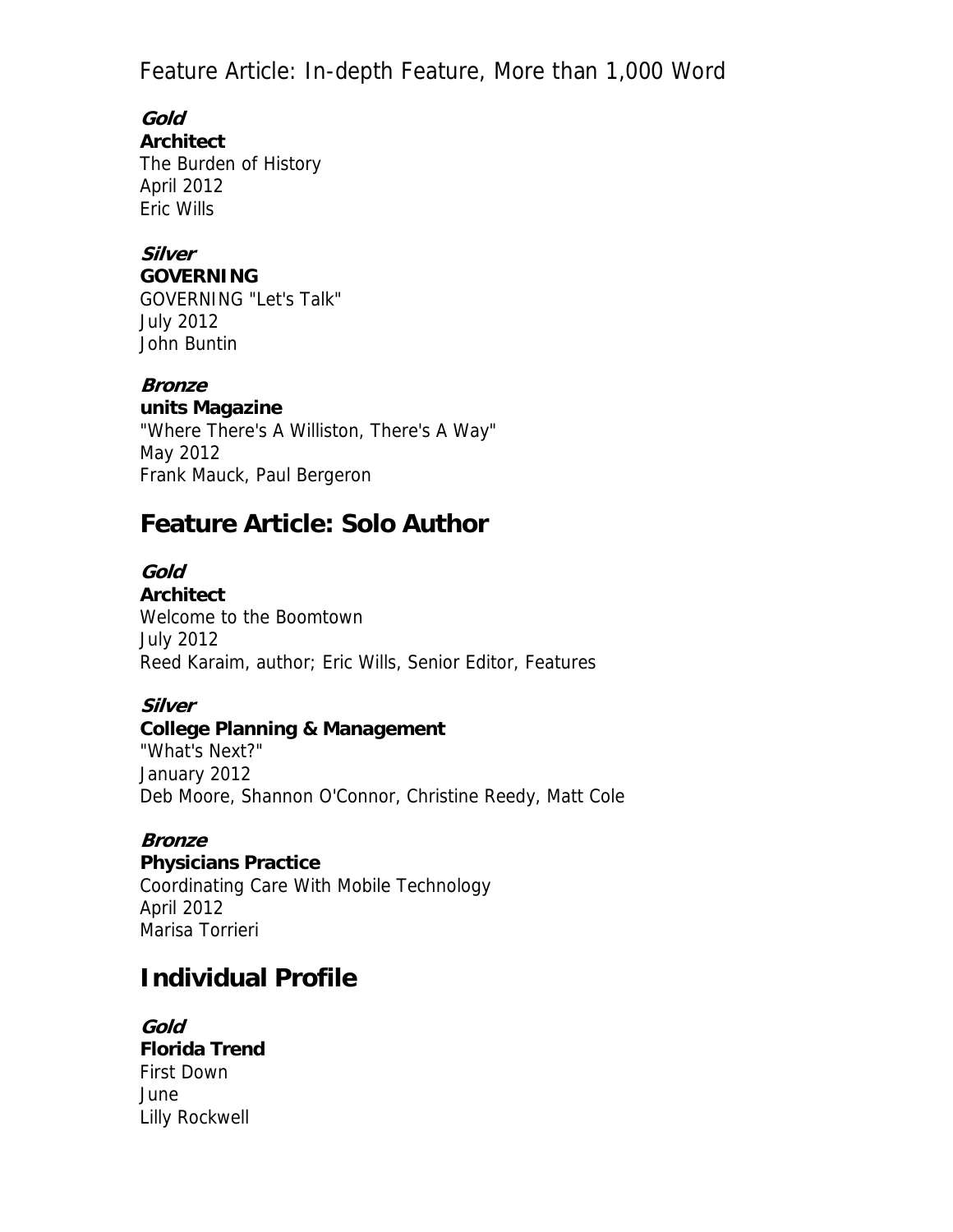**Silver Employee Benefit News**

Dr. Marianne Bowden, Certified Angus Beef July 2012 Andrea Davis

## **Bronze**

**Architect**

The Agent of Enlightenment May 2012 Justin Davidson, Eric Wills, Ned Cramer, Aubrey Altmann

# **Organizational Profile**

**Gold ProSales** Jersey Boys January/February 2012 Craig Webb, Brian Walker

## **Silver**

**Residential Architect** Monograph: SPF Architects November-December 2012 Claire Conroy, Meghan Drueding, Greig O'Brien, Allie Rice, Marcy Ryan

# **Regular Column, Contributed**

### **Gold**

### **Smart Business Cleveland**

Tips from the Top May 2012, August 2012 Michael Feuer

# **Silver**

### **GOVERNING**

GOVERNING Potomac Chronicle March 2012; September 2012 Peter A. Harkness

# **Bronze**

### **REALTOR® Magazine**

A Day to Remember; We're in This Together July-August 2012; September-October 2012 Moe Veissi, Stacey Moncrieff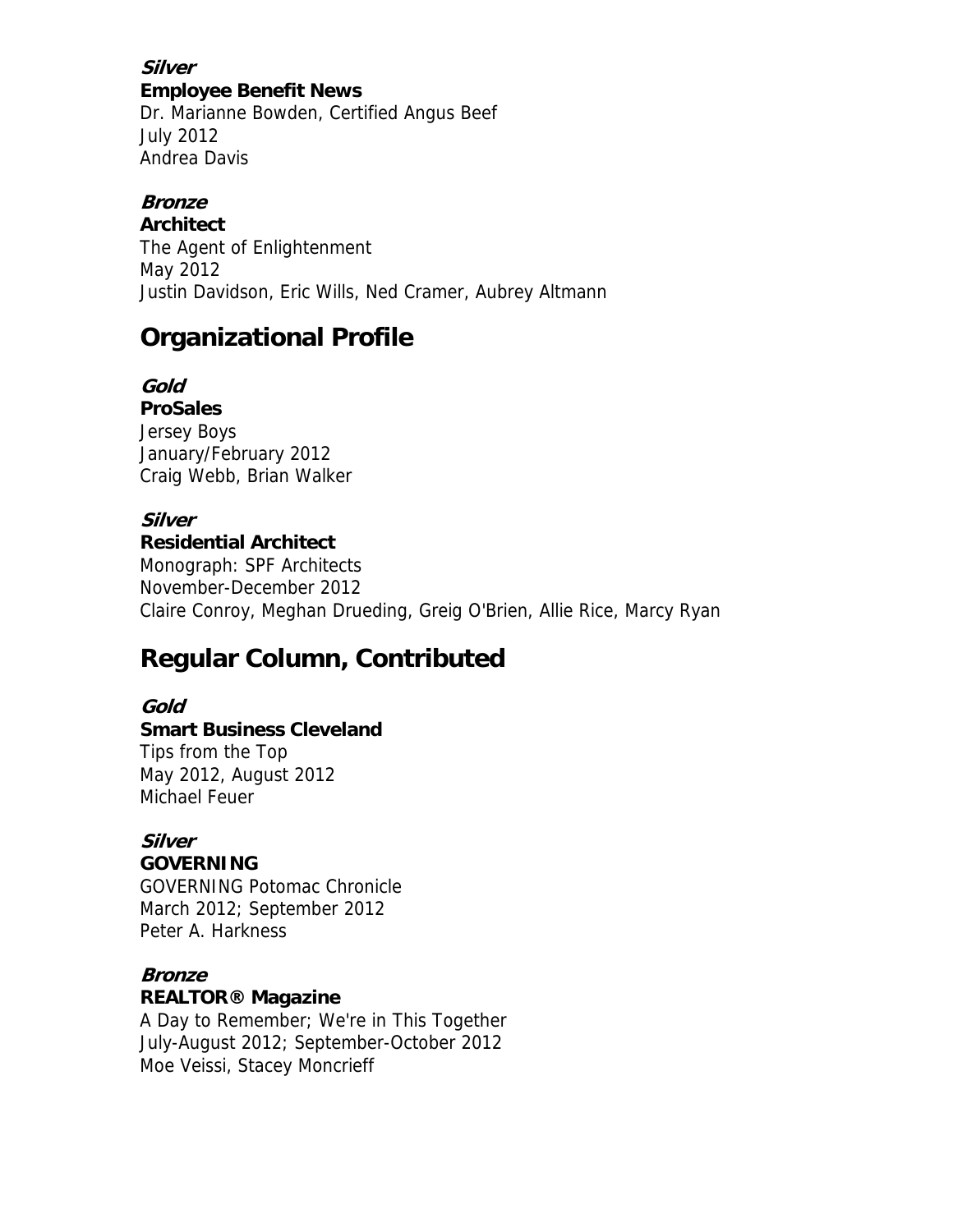# **Special Section**

### **Gold**

### **Credit Union Strategy & Performance (CUSP)**

Anatomy of a Leadership Culture 4Q 2011 - publishes in March 2012 Rebecca Wessler

### **Silver**

#### **Landscape Management**

Business Planner 2013: How-To Edition October 2012 Marisa Palmieri, Beth Geraci & Carrie Wallace

### **Bronze**

# **Lawn & Landscape**

Benchmarking Your Business Nov 2012 Kristen Hampshire

# **Special Supplement**

#### **Gold**

**Lawn & Landscape** State of the Industry Report Oct. 2012 Chuck Bowen, Brian Horn, Kristen Hampshire, Lindsey Getz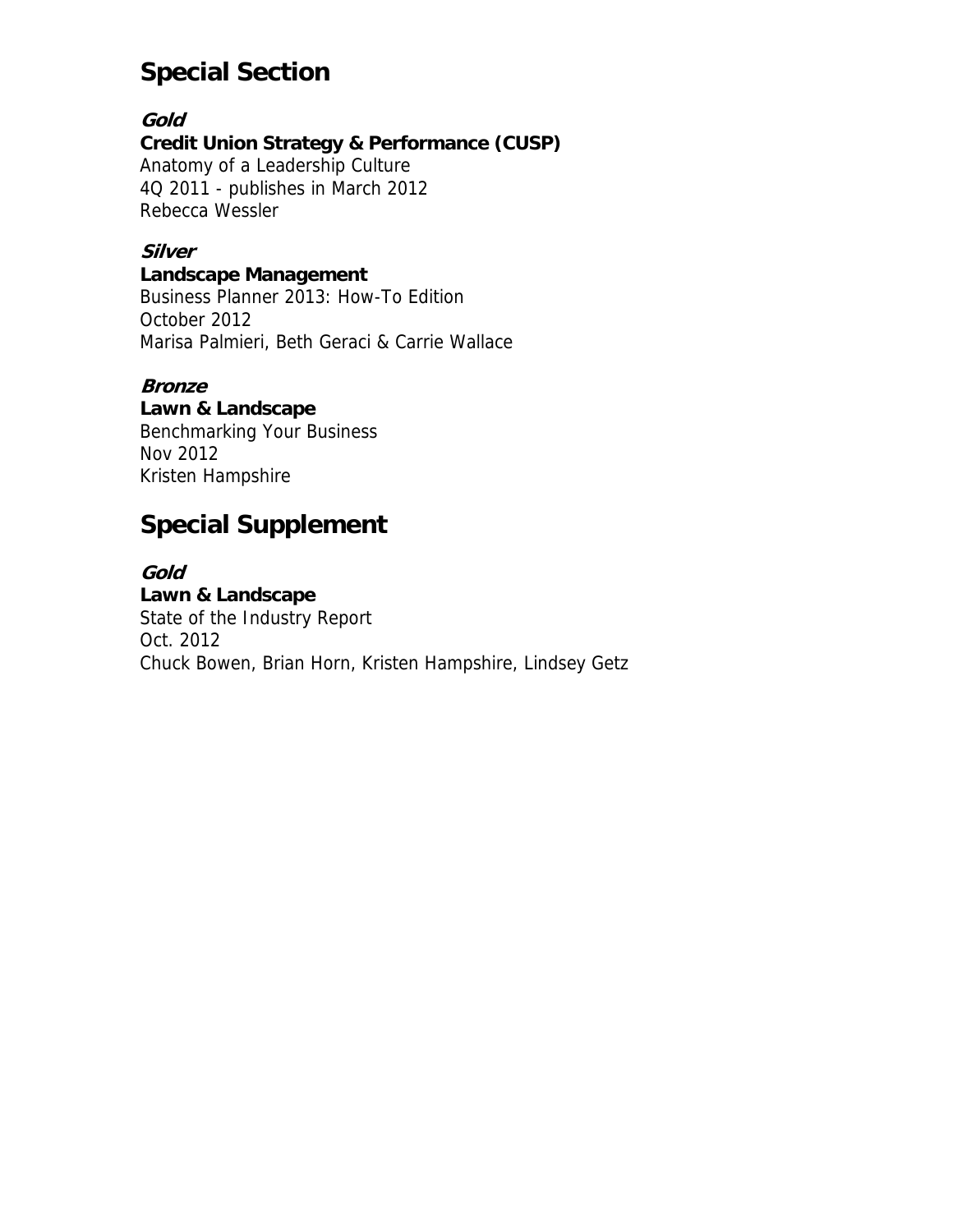# **DESIGN**

# **Feature Article Design**

Revenue Over \$2M

## **Gold**

**Remodeling** Flights of Fancy February 2012 Art Director: Pete Morelewicz, Designer: Allison Levy; Photographer: Greg **Powers** 

# **Silver**

**Builder** Flex Appeal - Builder's 2012 Concept Home February 2012 Gillian Berenson

## **Bronze**

**Builder** Builder's 2012 Hall of Fame October 2012 Gillian Berenson

# **Feature Article Design**

Revenue Under \$2M

### **Gold**

**Civil Engineering** Sculpting a Skyscraper September 2012 Jeff Roth

### **Silver**

**Scotsman Guide, commercial edition**

Do More With Less by Leveraging Technology October 2012 Deborah Richardson

### **Bronze**

**Greenhouse Management** Navigating Ahead, State of the Industry October 2012 Nichole Avramovich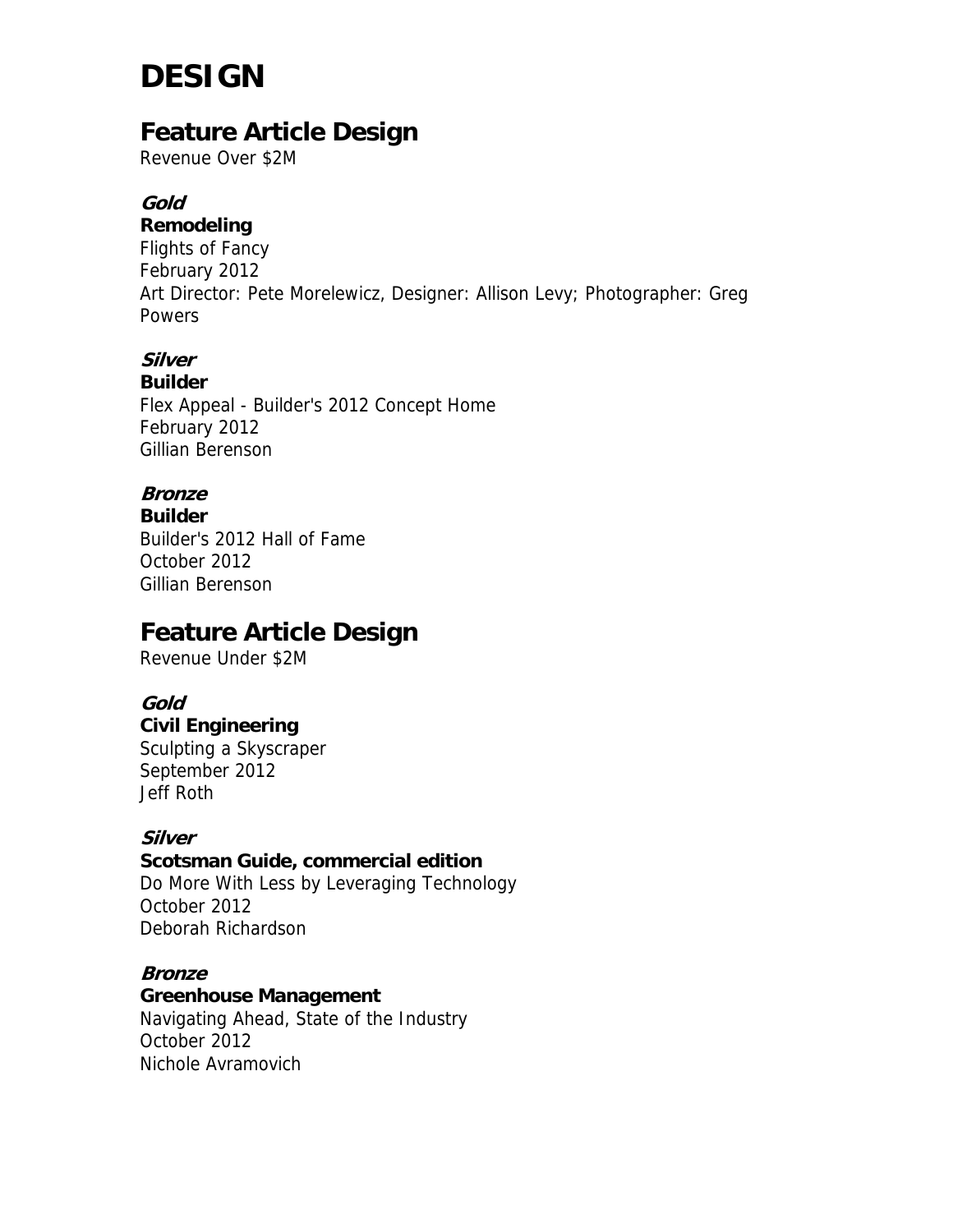# **Front Cover - Computer Generated**

Revenue Over \$2M

### **Gold**

#### **Remodeling**

550 August 2012 Art Director: Pete Morelewicz; Designer: Allison Levy; Illustrator: Nancy Harris Rouemy, Ingrid Bush, Sal Alfano

# **Front Cover - Computer Generated**

Revenue Under \$2M

# **Gold**

**ProSales** September 2012: Take Flight September 2012 Pete Morelewicz, Allison Levy, Craig Webb

### **Silver**

### **Today's Medical Developments**

Forward-Thinking Design September 2012 Jamie Winebrenner, Graphic Designer

### **Bronze**

#### **Hotel Management**

GM Special Report November 2012 Amy B. Witek

### **Bronze**

#### **Plan Your Meetings**

Anatomy of a Meeting Planner 2012 PYM Annual (Vol. 17, i. 2) Jenny Schisler Hinley

# **Front Cover - Illustration**

# **Gold**

**Recycling Today** Hearty Appetite April 2012 Karen Angus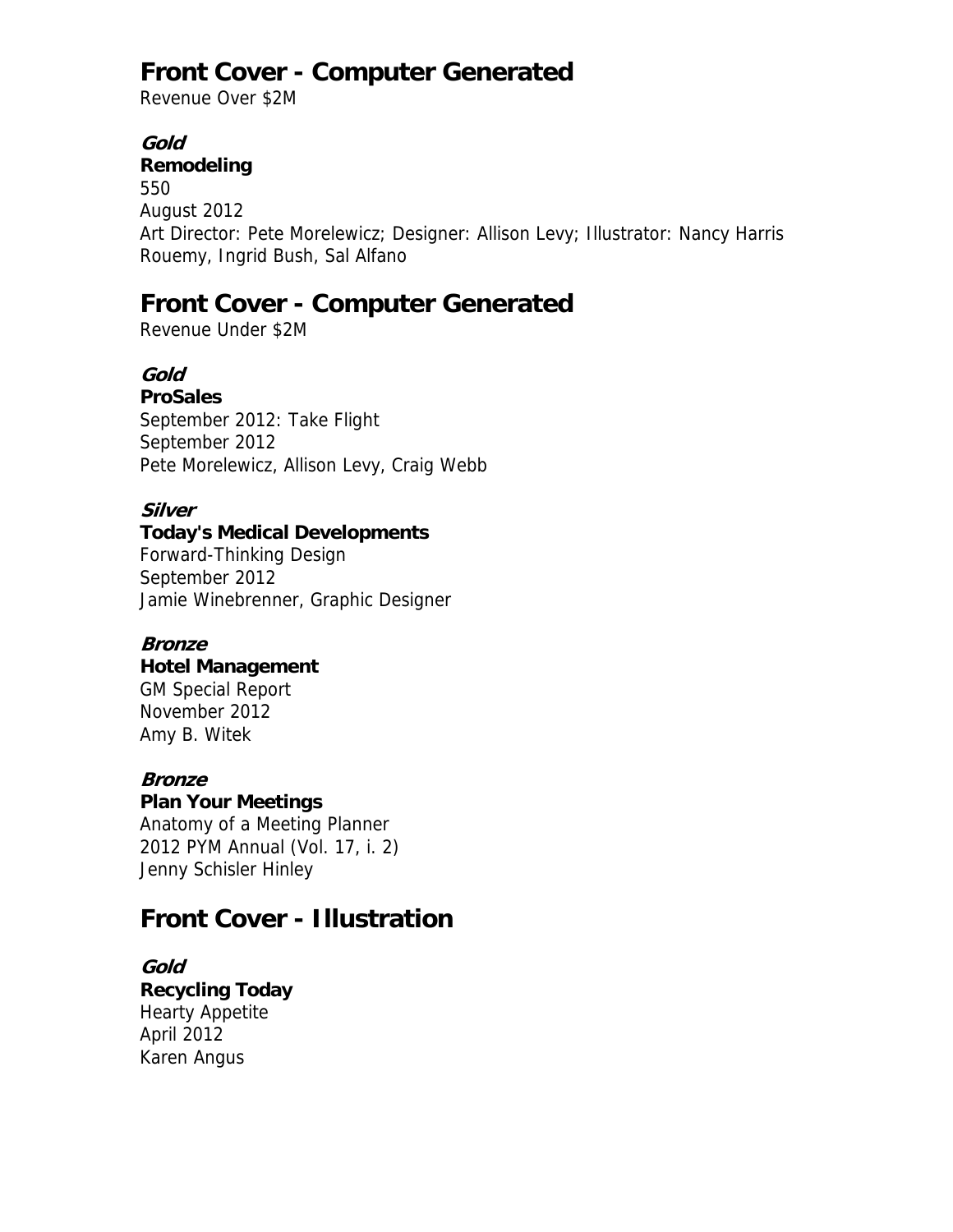### **Gold**

#### **PCT (Pest Control Technology)**

Unwelcome Tourists October 2012 Sean Burris, Illustrator: Matthew Laznicka

#### **Gold**

**Public Power** The Reliable Grid May 2012 James Yang, illustrator, David L. Blaylock, editor

# **Front Cover - Photo**

Revenue Over \$2M

### **Gold**

### **REALTOR® Magazine**

The Connector January/February 2012 Julie Fournier, Manager of Creative Design

### **Silver**

### **REALTOR® Magazine**

Good Neighbor Awards: A Foundation of Caring November/December 2012 Pressley Johnson Design

# **Bronze**

**GOVERNING** GOVERNING "The New Black South" June 2012 David Kidd, Design Director & Photo Editor

# **Front Cover - Photo**

Revenue Under \$2M

### **Gold**

**Connect** The Sports Issue May/June 2012 Chris Collinson, Christine Born, Matt Love, Libby Hoppe

### **Silver**

**Lawn & Landscape** What Happened To Juan April 2012 Andrea Vagas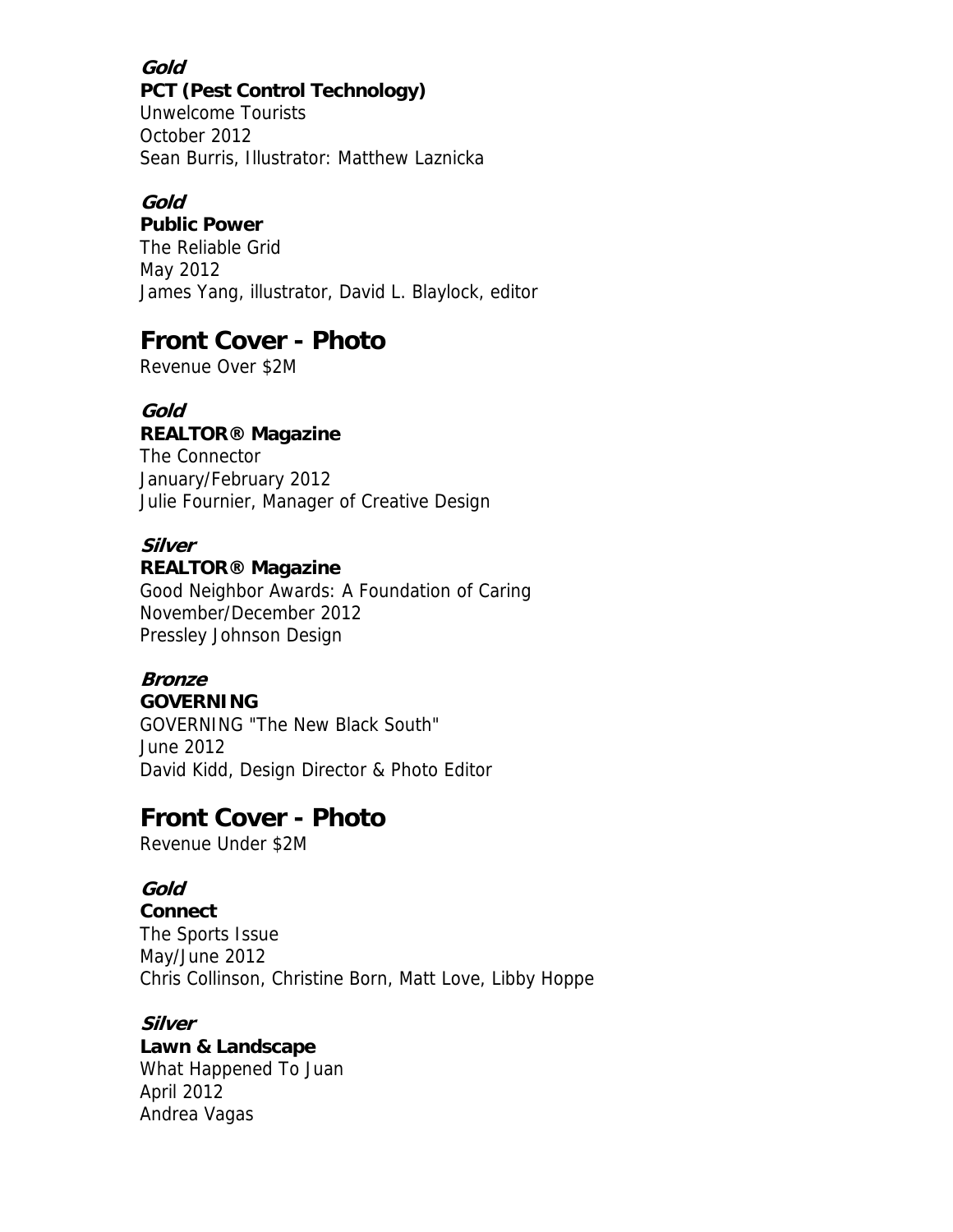#### **Bronze Water Environment & Technology**

Mastering Sewer Rehab November 2012 Michael Kronenberg, Jennifer Fulcher, LaShell Stratton-Childers, Steve Spicer

# **Opening Page/Spread - Computer Generated**

### **Gold**

#### **Security Management**

Machine Politics--design October 2012 Roy Patrick Comiskey, Brian Stauffer

### **Silver**

#### **Design World**

Scanners ensure the part fits March 2012 Mark Rook, Creative Director

# **Bronze**

**Builder** Lost Cause September 2012 Gillian Berenson

# **Opening Page/Spread - Illustration**

### **Gold**

**Scotsman Guide, residential edition** Don't Get Blown Off Course by AIR Misconceptions November 2012 Dennis Wunsch

### **Silver**

**PCT (Pest Control Technology)** Cockroaches Say Bah to Social Media July 2012 Sean Burris, Illustrator: Britt Spencer

# **Bronze**

**Physicians Practice** EHRs Go Mobile July/August 2012 Bill Ellis/Phil Foster